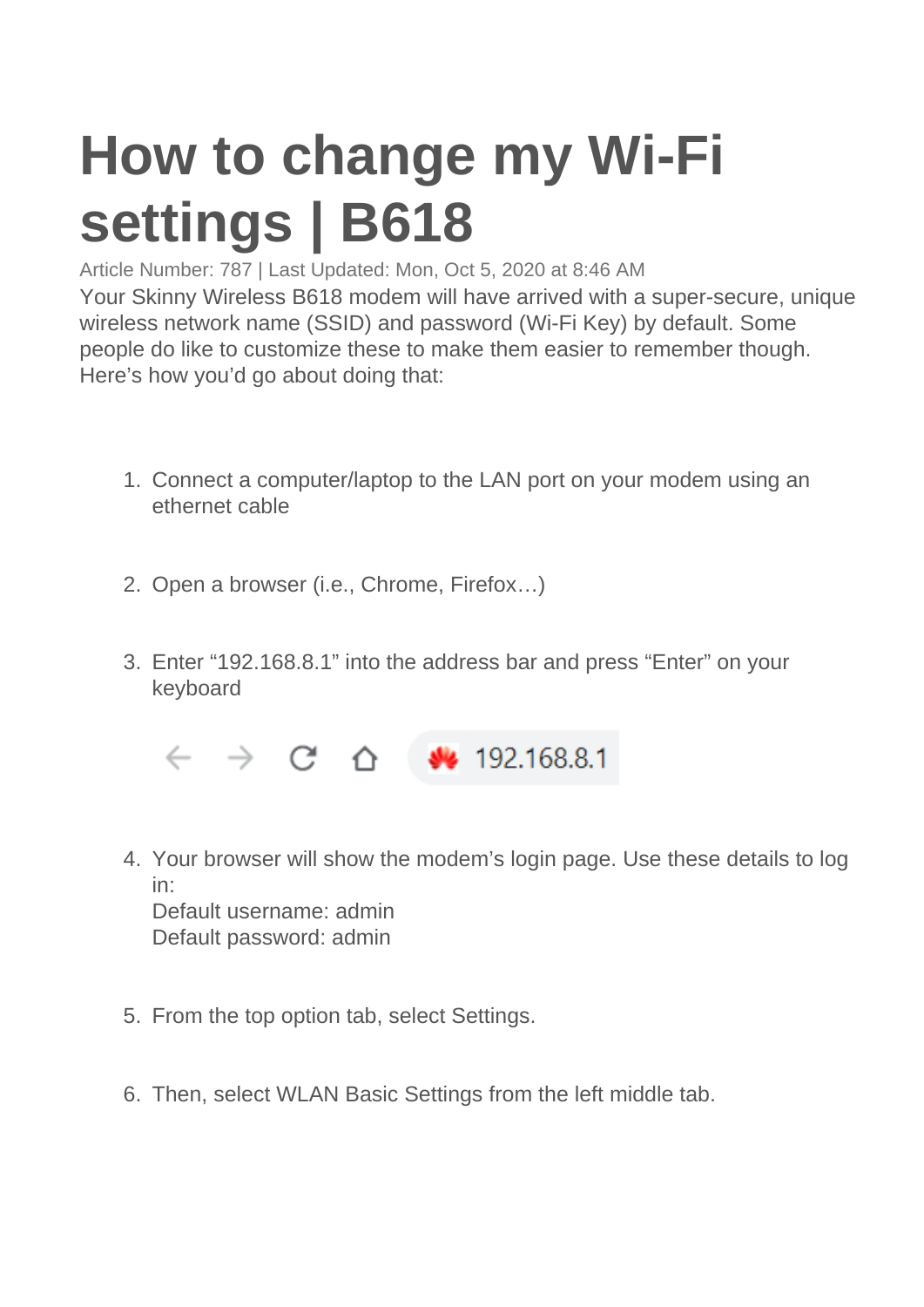|                                                         |            |               |                                                                                             |                      |                     |               | Help admin Log Out |
|---------------------------------------------------------|------------|---------------|---------------------------------------------------------------------------------------------|----------------------|---------------------|---------------|--------------------|
| HUAWEI                                                  |            |               |                                                                                             |                      |                     |               | 5G <sub>N</sub>    |
| <b>Statistics</b><br>Home<br>n e                        | <b>SMS</b> | <b>Update</b> | <b>More</b><br><b>Settings</b>                                                              |                      |                     |               |                    |
| <b>Quick Setup</b>                                      |            |               | <b>WLAN Basic Settings</b>                                                                  |                      |                     |               |                    |
| Dial-up                                                 | $\circ$    |               |                                                                                             |                      |                     |               |                    |
| <b>Ethernet</b>                                         | $\Omega$   |               | WPS cannot be used if Security mode is set to WEP.                                          |                      |                     |               |                    |
| <b>VPN</b>                                              |            |               | If Security mode is set to WEP, a wireless network adapter working only in 802.11n mode may |                      |                     |               |                    |
| <b>WLAN</b>                                             | o          |               | not be able to access the device.                                                           |                      |                     |               |                    |
| → WLAN Basic Settings                                   |            |               | 2.4GHzWLAN module:                                                                          |                      | ● Enable ● Disable  |               |                    |
| <b>WLAN Advanced Settings</b><br><b>WLAN MAC Filter</b> |            |               | ● Enable ● Disable<br>5GHzWLAN module:                                                      |                      |                     |               |                    |
| <b>WPS Settings</b>                                     |            |               | <b>SSID</b>                                                                                 | <b>Security mode</b> | <b>Working band</b> | <b>Status</b> | <b>Options</b>     |
| <b>DHCP</b>                                             |            |               | <b>HUAWEI-B618-9262</b>                                                                     | WPA2-PSK             | $2.4$ GHz           | On            | Edit               |
| <b>Security</b>                                         | $\circ$    |               | HUAWEI-B618-9262-S                                                                          | WPA2-PSK             | $2.4$ GHz           | Off           | Edit               |
| <b>System</b>                                           | $\Omega$   |               | HUAWEI-B618-5G-926<br>2                                                                     | WPA2-PSK             | 5GHz                | <b>On</b>     | Edit               |
|                                                         |            |               | HUAWEI-B618-5G-926<br>$2 - S1$                                                              | WPA2-PSK             | 5GHz                | Off           | Edit               |

7. Look for the options SSID and WLAN key. These options are your Wi-Fi name and your Wi-Fi password respectively and you can change them into much more suitable details!

| Working band:    | 2.4GHz                                                                                                                                              |  |  |
|------------------|-----------------------------------------------------------------------------------------------------------------------------------------------------|--|--|
| SSID:            | Felix's Internet                                                                                                                                    |  |  |
| Security mode:   | WPA2-PSK<br>▼                                                                                                                                       |  |  |
| <b>WLAN key:</b> | Password123<br>Password strength:<br>Middle<br>High.<br>Low<br>Show password                                                                        |  |  |
| SSID broadcast:  | ● Enable ● Disable<br>Note: If SSID broadcast is disabled, you must enter a valid SSID to<br>connect to a Wi-Fi network. For details, see the Help. |  |  |
|                  | <b>Cancel</b><br><b>Apply</b>                                                                                                                       |  |  |

8. Once you're done, remember to select 'Apply' to complete this action and you'll need to reconnect to your Wi-Fi using the new password!